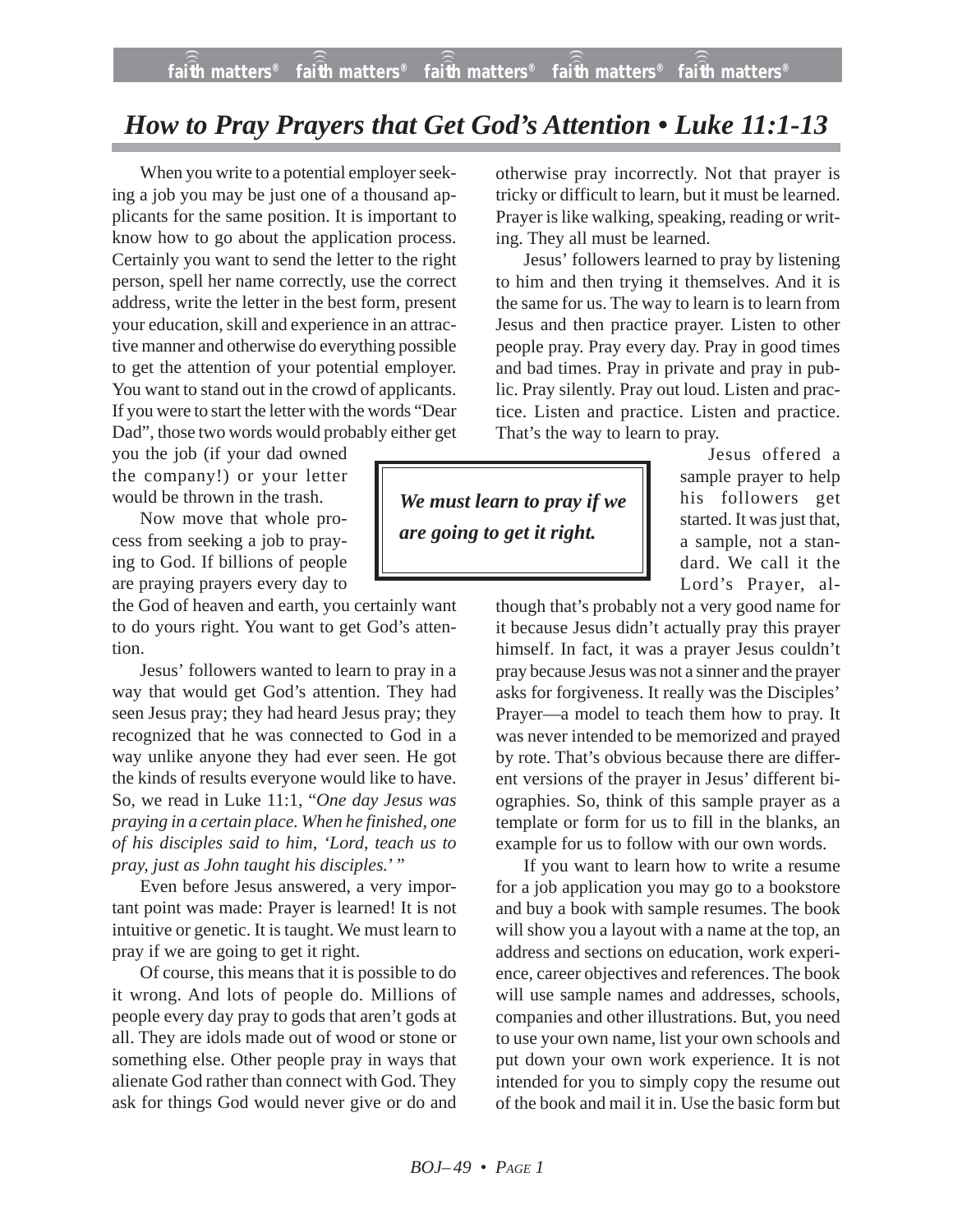personalize it to fit you. That's the way it is with the Lord's Prayer. Don't just copy it out of the Bible. Use the sample, but fill it in with your own information.

Jesus began his sample prayer with the words, *"Father, hallowed by your name, your kingdom come.*" Jesus was teaching his followers the first and most important lesson of effective praying: Start with God!

Some people start with themselves. I am not even sure their words qualify to be called prayers. Actually, it is more like they are talking to themselves. The prayer that gets God's attention is the prayer that begins with God.

If you want to call someone on the phone, whose number do you dial? You dial the number of the person you want to talk to. If you dial your number you are calling yourself. That is a waste of time and won't do any good. You must start with the other person. This principle is 10,000 times more important in prayers. Prayer must begin with God, not us.

Starting with God is more than a formality. It is possible to get the words right and the prayer wrong. A person could pray, "Father in heaven, it's me again and I want your help now." Technically, the prayer begins with God, but in reality it centers on self.

To start with God is to begin with his name. Jesus taught us to call him *Father.* Some people portray God as distant and difficult. Jesus is telling us to talk to God as our father, our friend, someone who wants to listen and wants to answer the requests we make to him. But the name is more than just a name. It represents who God is. Calling him *Father* acknowledges him as the source of life, God of the universe, powerful, righteous and good. God's name is hallowed (holy) because God is holy. God is one of a kind. He is special. He is perfect. He is the boss.

When we start with God, praying to him by name, we are saying up front that we are on his terms and not our terms. We agree that his kingdom in heaven is perfect and that the best thing possible is for his kingdom in heaven to come to earth. We are telling him that we want his will to be done on earth in our lives just as his will is done in heaven.

Starting with God is an act of submission. We are agreeing in advance to submit to God's will and God's way—his terms, not our terms. We are agreeing that his is good and right even when his will is different from our will.

Jesus taught us that the way to pray prayers that get God's attention is to always start with God: *"Father, hallowed be your name, your kingdom come."*

Jesus' next lesson is to ask. Jesus taught them to pray like this: "*Give us each day our daily bread. Forgive us our sins, for we also forgive everyone who sins against us. And lead us not into temptation."* Jesus invited Christians to ask God for everything we need—for the present, for the past and for the future.

We are to ask for whatever our daily needs may be. You may recall the Old Testament story of God feeding the people of Israel after they escaped slavery in Exodus and then wandered forty years in the Sinai wilderness. God provided manna for them to eat. It was like bread and it came every day. They got all they needed, but it was never for the next day. One day at a time. Jesus invites us to ask God to meet our present needs today. It's not that tomorrow isn't important, but God will take care of tomorrow's needs when they come. God wants us to ask him for help to meet today's needs and to trust him to give us our daily bread or whatever else we need for today.

For the past—ask for forgiveness. God wants to forgive our sins, but we need to ask. We all have sins left over from yesterday and the day before and the week before and maybe even from years before. We are all sinners. Sin is the wrong we have done and the good we have not done. Sins are the things we can't fix ourselves. We need God's forgiveness to be right with him and to clear our consciences of our guilt.

The assumption in Jesus' sample prayer is that our forgiving others and God's forgiving us go hand-in-hand. We forgive others for the ways they have wronged us and ask God to forgive us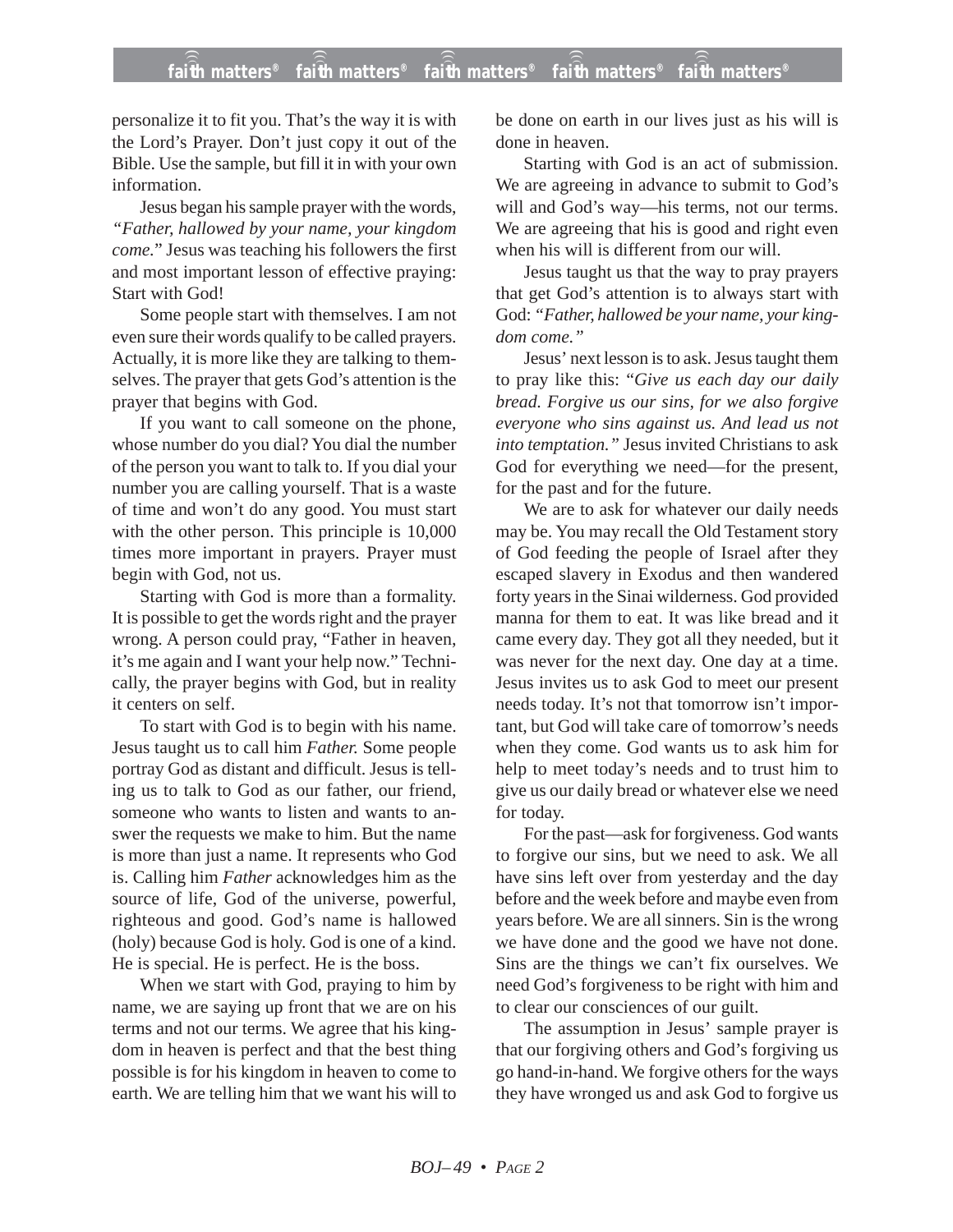## **faith matters® faith matters® faith matters® faith matters® faith matters®** ))) ))) ))) ))) )))

for the ways we have wronged him. We are told in I John 1:9, *"If we confess our sins, he is faithful and just and will forgive us our sins and purify us from all unrighteousness."* The word used here means to agree with or to say the same thing as. To confess sin is to agree with God about our sins.

When we pray to God it is important that we confess sin and receive forgiveness to clear the communication and relationship lines between us and God. Unconfessed sins clog the lines, distance our relationship and hinder our prayers.

For the future, ask for protection. Tomorrow is full of potential pitfalls—temptations and tests that could take us down. We can ask God for help, strength and protection to avoid sin, resist temptation and pass the tests we will face.

God wants to be there for us in every time dimension. We can and should seek his help for today, yesterday and tomorrow.

Jesus was very clear and direct. He told his followers, "*Ask and it will be given to you; seek and you will find; knock and the door will be opened to you. For everyone who asks receives; he who seeks finds; and to him who knocks, the door will be opened."*

In other words, when it came to praying, Jesus said, "Go for it!" Go ahead and ask for what you need. Go ahead and seek what you are after. Go

ahead and knock on the door you want opened. You will never get what you need if you don't ask for it.

Does this mean that we are guaranteed to get whatever we want from God? Of course not! God is a parent. No decent parent would ever grant every

request from a child. That would ruin the life of the one we love. God does not promise to reward our stupidity, empower our mistakes or help us do something that is not ultimately good. In some cases God will have to say "no"; other times God will have to say "wait". In some cases God

can't tell us his answer right away. But, God is predisposed to say "yes". God likes us to ask. God likes to say yes.

If you want to pray prayers that get God's attention, learn how to pray by listening and practicing. Start with God. Ask . . . because God likes to say yes. And don't give up! In Luke 11:5-8 and 11-13 Jesus tells an interesting story to make his last point about prayer:

> *Suppose one of you has a friend, and he goes to him at midnight and says, "Friend, lend me three loaves of bread, because a friend of mine on a journey has come to me, and I have nothing to set before him."*

> Then the one inside answers, "Don't bother me. The door is already locked, and my children are with me in bed. I can't get up and give you anything." I tell you, though he will not get up and give him the bread because he is his friend, yet because of the man's boldness he will get up and give him as much as he needs.

Jesus' point is simple: Don't give up!

Let's try to understand the setting and background of the story. Hospitality was important in the Middle East. You had to feed and lodge a friend if they asked. In this case the friend probably traveled late at night because it was cooler,

> so he arrived around midnight after everyone had gone to bed. He was hungry and his host wanted to feed him but didn't have any bread left. So, even though it was very late the host went to his neighbor's house and knocked on the door in order to borrow three loaves of bread.

When the neighbor knocked on the door, the man of the house didn't want to get up because it would awaken the whole family as well as the animals. It would have been a big hassle. He whispered, *"Don't bother me. The door is already locked, and my children are with me in bed. I*

*The assumption in Jesus' sample prayer is that our forgiving others and God's forgiving us go hand-in-hand.*